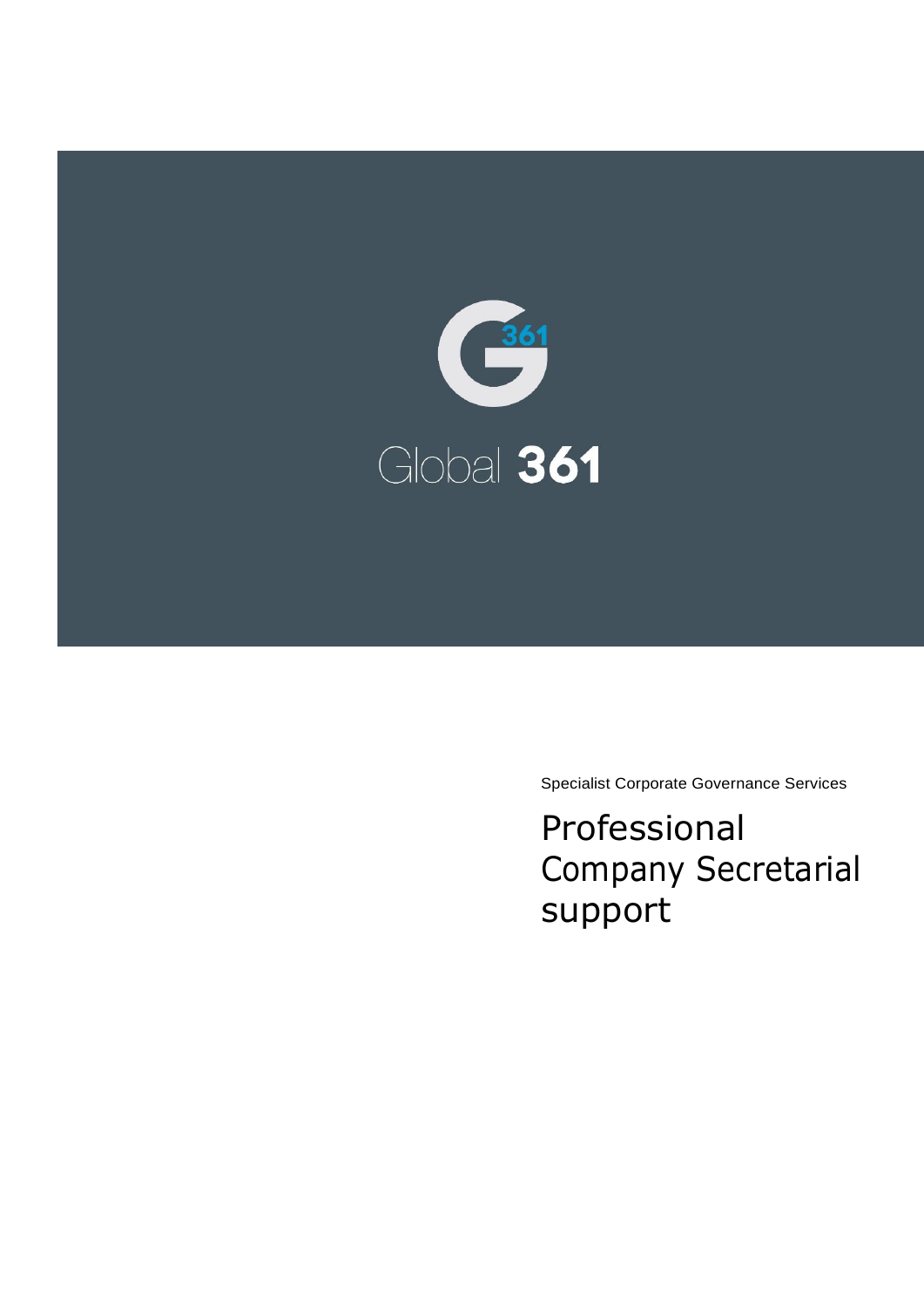# We'll help you stay on top of your obligations

# Aservicebuilt aroundyou

The Specialist Corporate Governance team at Global 361 has been created specifically to attend to the needs of those companies with complex corporate governance structures. All members of the team are experts in the company secretarial and corporate governance fields, with many years of experience and either ICSA qualified or well on their way towards qualification.

Whether your company is regulated by the FCA, PRA or other industry regulator, listed on the main market or quoted on AIM, or requires professional minute-taking expertise at your board and committee meetings, you will be swamped with a raft of rules, regulations and guidelines. Whatever governance challenges you're facing, we are well placed to provide you with timely and professional advice on your company's obligations. We've worked with many companies helping them (and their advisers, registrars and auditors) navigate their complicated corporate governance structures.

We will help you keep on top of everything from the Companies Act, the Listing, Prospectus, Disclosure GuidanceandTransparencyRulesandtheAIMRules to the QCA and/or the UK Corporate Governance Code. We can also guide you in taking account of shareholder engagement and investor guidelines.

We offer an array of specialist corporate governance services that can be tailored to your organisation and your particular needs. Our experts can help you take care of every aspect of corporate compliance from board and committee meeting support, to preparing the Annual Report.

And because we appreciate that no two businesses are the same, we tailor our services depending on the size, structure and industry sector of your company, as well as its shareholder base. Take your pick from the services that suit you.

TheSpecialistCorporateGovernanceteamishere to provide the support you need.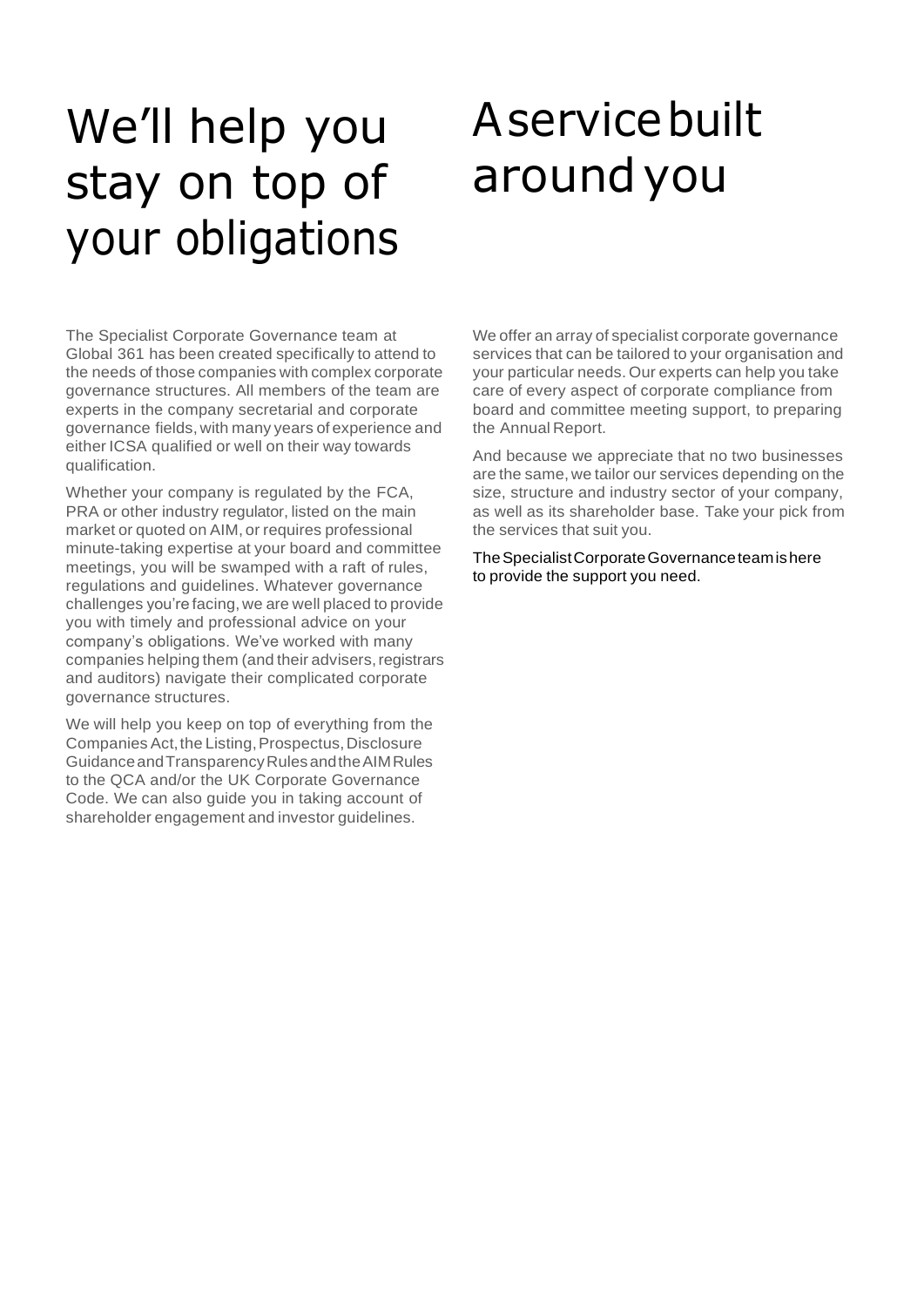# Our services

You'll benefit from a tailor-made approach that is simple, effective and easy to implement and account for.Plus,we can work remotely or in-house –whatever works best for you.

### **Advice and guidance**

We'll help you make sense of and implement the LPDTRules,AIMRules,theCompaniesAct(s),andany corporate governance best practice guidelines relevant to your organisation.

## **Company secretary**

Appointing a corporate body to hold office as Company Secretary gives you the advantage of enabling more than one qualified person to represent the company. It's a flexible approach that you'll soon appreciate–plus you'll have access to a more extensive knowledge base than might otherwise be the case.

Public companies may appoint a corporate body as Company Secretary, provided the directors are confident that the body has the requisite knowledge to perform this role. Naturally, we can more than satisfy this requirement.

#### ◆ Board and committee meeting support

This vital service involves the circulation of meeting papers, attendance at board and committee meetings, advising on good meeting conduct, reviewing the content and application of matters reserved to boards and committee terms of reference, and preparing and circulating minutes and action points arising from meetings. We can provide a professional,qualified and experienced minute-takerto focus on the minutes whilst you focus on the meeting.

## **Regulatory announcements**

Let us take care of the preparation, coordination and release of regulatory announcements on behalf of the company using the UK's leading service for regulatory new announcements, RNS Submit.

# **AGM support**

TheAGM is a crucial time for Company Secretaries of listed companies and can place immense strain on the in-house team. We can provide assistance throughout and projectmanage the entire AGM process, including drafting and reviewing the notice and associated documents,managing the despatch of communications to shareholders, providing an 'extra pair of hands' on the day itself, minuting and recording proceedings, and coordinating any post-AGM announcements and filings.

Alternatively,we can help ease your burden by taking care of the day-to-day company secretarial compliance while your Company Secretary focuses on the AGM.

#### ◆ Nomads and corporate brokers

We are well placed to provide Nomads and corporate brokers withaprofessional,compliantandcost-effectivecompany secretarial solution for their clients.

## **Annual Report**

When it comes to drafting the Annual Report, we can offer hands-on assistance and practical support. We can assist listed companies in drafting the necessary narrative sections, assessing compliance against an array of regulations, and advising on bestpractice.

# **Health checks**

Corporate governance is what we do best, so a health check by one of our company secretarial specialists will ensure your governance arrangements and processes don't hold your business back.This would typically include an audit of a company's existing corporate governance policies, systems and procedures to identify where improvements can be made. We'll make recommendations for change and draft and implement the resulting policies and procedures into a robust corporate governanceframework.

## **Board reviews**

An effective board is a crucial factor in an organisation's business success and conducting an open and honest board evaluation is an opportunity for a company to review and improve its performance. We can help boards and committees measure their effectiveness through our objective and impartial board evaluation service.This can also include assisting in the induction of new directors and regular training for the Board as a whole.

## **Flexible support**

Absences such as maternity leave or long-term sickness can place pressure on human resources.So ifyou're looking for in-house or remote support that you can trust, look no further. We can either help existing teams with a specific project or simply step in to reduce a heavy workload.

The visit to our offices by the Global 361 Corporate Law team to review our company secretarial procedures was helpful and friendly. The subsequent report covering the Company and its subsidiaries and related management companies has been very useful. Client